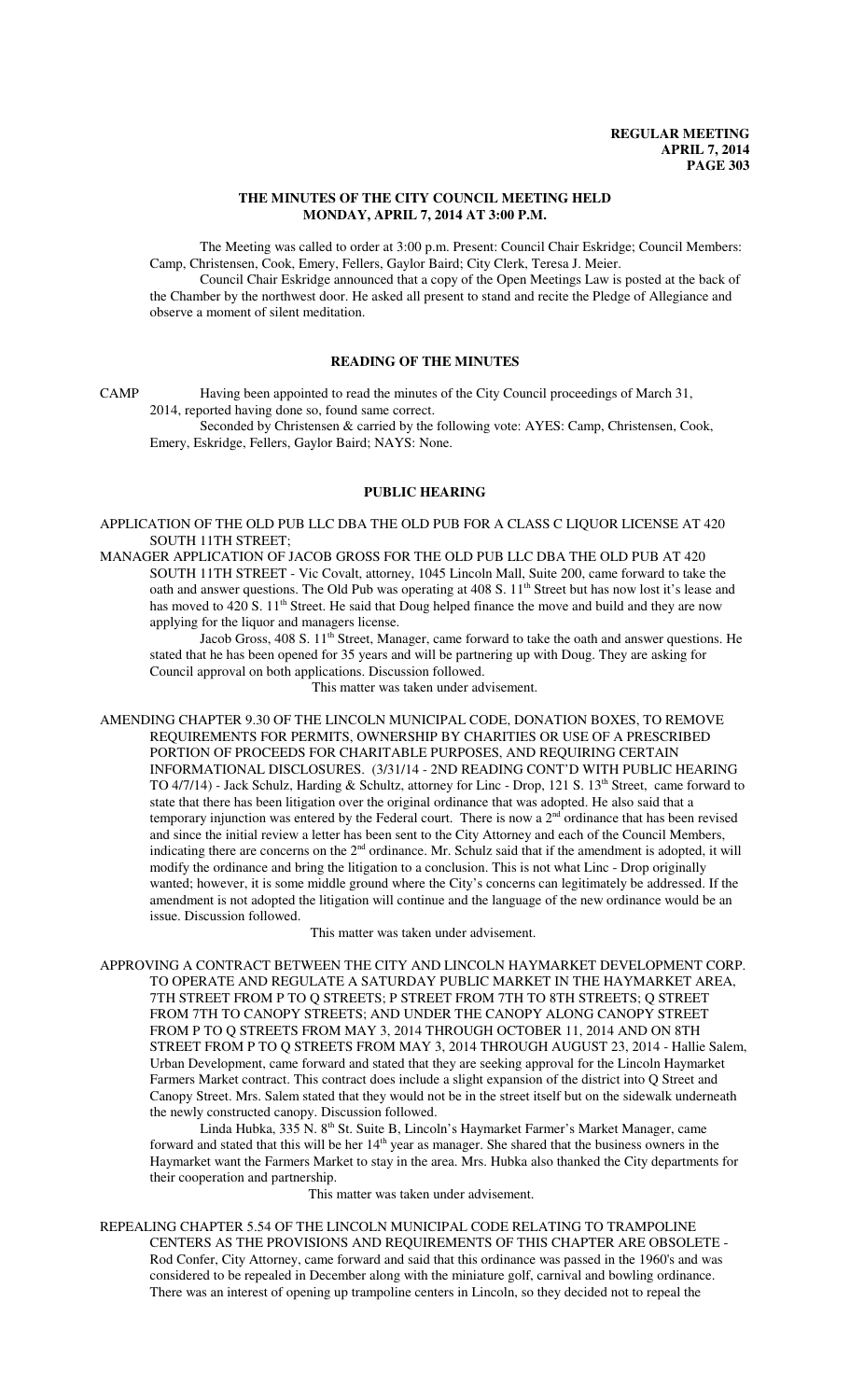trampoline ordinance at that point. Mr. Confer said the individuals that are considering to operate this kind of business stated the ordinance does not make any sense. The standards and requirements are completely different; therefore, the Building and Safety department reviewed the ordinance. Mr. Confer said that they decided that there is no need for this ordinance and the centers can be adequately regulated with the current building codes. Discussion followed.

Chad E. Blahak, Director of Building and Safety came forward and shared that when he reviewed the trampoline center they viewed it as an indoor/outdoor commercial recreational facility. These trampoline centers would be constructed with the same set of requirements. Discussion followed. This matter was taken under advisement.

AMENDING CHAPTER 8.38 OF THE LINCOLN MUNICIPAL CODE RELATING TO PUBLIC SWIMMING POOLS TO ADOPT UPDATED STANDARDS FOR DESIGN, CONSTRUCTION AND OPERATION OF PUBLIC SWIMMING POOLS AND SPA FACILITIES. (RELATED ITEMS: 14-34, 14R-84, 14-35); ADOPTING THE LINCOLN OPERATIONAL AND MANAGEMENT STANDARDS FOR PUBLIC

SWIMMING POOLS PURSUANT TO LINCOLN MUNICIPAL CODE SECTION 8.38.050. (RELATED ITEMS: 14-34, 14R-84, 14-35) (ACTION DATE: 4/14/14);

REPEALING CHAPTER 8.40 OF THE LINCOLN MUNICIPAL CODE RELATING TO SPA FACILITIES AS SPA FACILITIES WILL NOW BE REGULATED UNDER REVISED LINCOLN MUNICIPAL CODE CHAPTER 8.38, PUBLIC SWIMMING POOLS. (RELATED ITEMS: 14-34, 14R-84, 14-35) - Judy Halstead, Director of Lincoln Lancaster County Health Department, came forward. She stated that March 1978 was the last time that they had done an overhaul on the swimming pool code. They are looking at amending the public swimming pool code which does not include or apply to privately owned pools. They are doing this to try to prevent injury and illness to the public. Mrs. Halstead also stated that they need to make sure that City Ordinance is consistent with the changes that the State has made as well as the policies and regulations. Discussion followed.

John Chess Jr., Environmental Health Supervisor, Health Department, came forward and answered questions regarding water testing in pools. Discussion followed.

This matter was taken under advisement.

- COMP. PLAN CONFORMANCE NO. 14004 DECLARING APPROXIMATELY 0.46 ACRES OF PROPERTY GENERALLY LOCATED BETWEEN ANTELOPE VALLEY PARKWAY AND SOUTH 20TH STREET AS SURPLUS PROPERTY. (RELATED ITEMS: 14-36, 14-37);
- VACATION NO. 14002 VACATING 20TH STREET BETWEEN K AND L STREETS, AND THE EAST/WEST ALLEY BETWEEN ANTELOPE VALLEY PARKWAY AND SOUTH 20TH STREET. (RELATED ITEMS: 14-36, 14-37) - Wynn Hjermstad, Urban Development, came forward and said that this is a provision of a redevelopment agreement that has already been approved and is related to the redevelopment project at  $21<sup>st</sup>$  and N street. What they are trying to do is vacate  $20<sup>th</sup>$  street as well as the alley. Mrs. Hjermstad stated that 7 ½ feet of the alley has never been platted as a right- of- way so that is why they are requesting the surplus and the vacation of the alley. Since 20<sup>th</sup> Street was acquired in a Quitclaim Deed with no reversionary provisions, the City is requesting this instead of the adjacent property owners. In this case, the City will retain it until it is sold to the developer as part of the redevelopment project. Discussion followed.

Tom Huston, 233 S. 13<sup>th</sup>, Suite 1900, representing Hoppe Brothers, came forward in support. This matter was taken under advisement.

AUTHORIZING THE CITY TO ENTER INTO A LEASE-PURCHASE TRANSACTION WITH UNION BANK AND TRUST COMPANY TO (1) PURCHASE AND INSTALL LIGHT POLES AND RELATED EQUIPMENT IN NEWLY DEVELOPED AREAS AND REBUILD AND RELOCATE STREET LIGHTS IN ESTABLISHED AREAS; (2) REPAIR AND REPLACE APPROXIMATELY 2,800 SIDEWALK SECTIONS WITHIN THE CITY; AND (3) CONSTRUCT STREETSCAPE ENHANCEMENTS AND RELATED COSTS FOR AN ENTRYWAY CORRIDOR TO THE CITY - Steve Hubka, Director of Finance, came forward and stated that he was in support of the ordinance. Mr. Hubka stated that this transaction has already been before Council in a few forms as reimbursement resolutions for street lights, sidewalks and entry ways. This is a \$9.5 million dollar authorization, \$3 million for street lights, \$4 million for sidewalks and \$2.5 million for the entry way project. He shared that this will structure the principal payments. When this is blended in for Street Light COPS that is outstanding now, the requirements for annual debt service will not change or go up but they will go down for the next few years.

Scott Keen, Ameritas Investment Corp., 5900 O Street, stated that they have shipped the legal documents to Moody's and expect them to affirm the City's outstanding Triple AAA rating for its COPS financing sometime prior to the end of the month. He shared that they expect to go to the competitive sale the first week of May and have the issue settled by the middle of May. The rates are quite low. The current estimate for true interest cost and financing is between 2.2% and 2.3 % in today's market; the demand for these types of high quality issues is very high so we are expecting a competitive sale with good results for the City.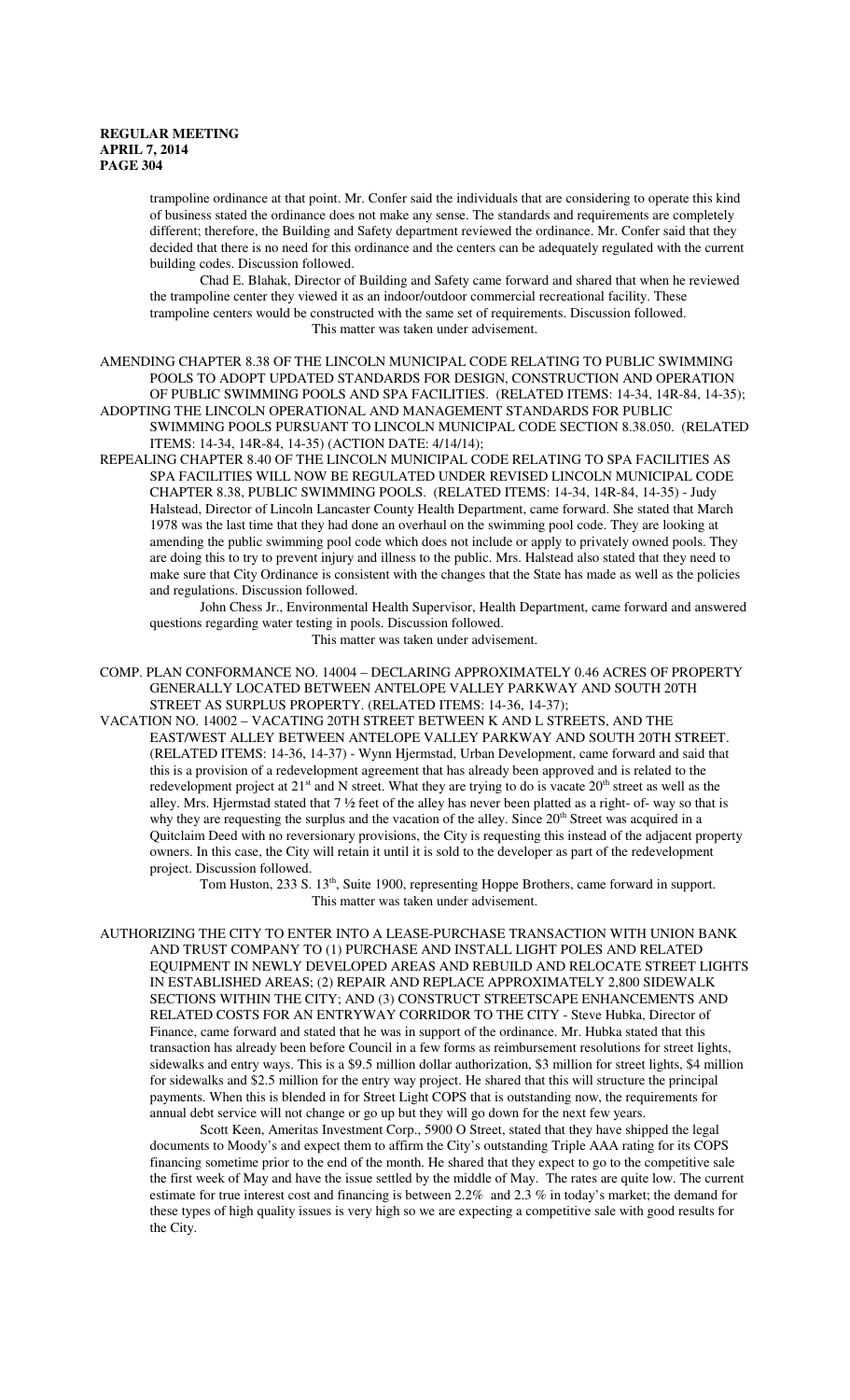Mike Rogers, Gillmore & Bell P.C., 450 Regency Parkway, Suite 320, Omaha, came forward and stated that the ordinance would approve a lease purchase agreement between the City and Union Bank and Trust as well as a declaration of trust for the issuance of certificates of participation in the lease purchase agreement. The same set of document structures have been used on past purchase financing with the street light programs for the City.

This matter was taken under advisement.

APPROVING A CONTRACT BETWEEN THE CITY AND SCHEMMER ASSOCIATES, INC. FOR THE CONSTRUCTION ENGINEERING SERVICES TO BE PROVIDED FOR THE LINCOLN WEST "O" STREET HISTORIC HIGHWAY PROJECT - Ernie Castillo, Comm. Development Program Specialist, Urban Development, came forward. Mr. Castillo shared that on March 10<sup>th</sup>, 2014, Council approved the resolution concurring with Department of Roads selection of Watts as the low bidder for the construction of the Lincoln West O Historic Highway Project. Today, as part of the same process with the Department of Roads, this is the construction and engineering portion of the contract with Schemmer Associates. The construction engineering for the project includes staking, the overall project management and on sight management. The contract also states consultant shall act as inspector project manager and also engineer during the project. This is a Federal Aid project with an 80/20 percent cost split. The \$23,500.00 City Portion is TIFF funded. Discussion followed.

This matter was taken under advisement.

APPROVING A CONTRACT AGREEMENT BETWEEN THE CITY OF LINCOLN AND NIFCO MECHANICAL SYSTEMS, INC. FOR THE ANNUAL REQUIREMENTS FOR INSPECTION, TESTING AND MAINTENANCE OF SPRINKLER ALARM SYSTEM AND BACKFLOW PREVENTERS, PURSUANT TO BID NO. 14-034, FOR A FOUR YEAR TERM - Rod Confer, City Attorney, came forward and stated that he was contacted by the Purchasing Department and was notified that the contractual documents were not ready and is requesting for this item to be delayed for one week. Discussion followed.

This matter was taken under advisement.

AMENDING THE UPDATED MASTER PLAN FOR WOODS PARK APPROVED BY RESOLUTION NO. A-88010 TO ADJUST THE PHASING PLAN FOR THE PROPOSED WOODS PARK TENNIS CENTER RENOVATION PROJECT - Lynn Johnson, Director of Parks and Recreation, came forward and stated that the master plan before Council is essentially the same but with one revision. There is a revision to the proposed phasing plan. He stated that there is a committee that meets weekly organizing and coordinating the fund-raising efforts for this project. The committee recommended that the proposed phasing plan associated with this project be reversed due to the potential impact that it would have on the operations of the facility. The Parks and Recreation Advisory Board has reviewed and is also recommending this to Council. Mr. Johnson said what is being proposed now is the construction of two structures that would be over a total of 6 indoor courts on the west end of the facility and then an expansion of the club house that would have additional restrooms, locker rooms, multi-purpose space and lounge space. The ultimate build out of the Woods Park Tennis Center will remain. Also, there is a lead donor who has committed funding to the project once the \$5 million dollar threshold has been reached. The fundraising committee is confident that they will achieve the fund-raising that is associated with this. Discussion followed.

Kevin Heim, 401 S. 33<sup>rd</sup> St., Executive Director of Woods Tennis Center, came forward to speak in support. He said that the more they reviewed the initial plan he and the committee realized the significant impact that it would have on the daily operations. They reviewed their numbers from 2013 and said that they would potentially lose about \$200,000.00 dollars in revenue and half of the staff during the construction of the original phasing plan. Mr. Heim stated that would be difficult to rebuild that up. This matter was taken under advisement.

# **COUNCIL ACTION**

## **REPORTS OF CITY OFFICERS**

CLERK'S LETTER AND MAYOR'S APPROVAL OF RESOLUTIONS AND ORDINANCES PASSED BY THE CITY COUNCIL ON MARCH 24, 2014 - CLERK presented said report which was placed on file in the Office of the City Clerk. **(27-1)**

REPORT FROM CITY TREASURER OF CITY CASH ON HAND AT THE CLOSE OF BUSINESS FEBRUARY 28, 2014 - CLERK presented said report which was placed on file in the Office of the City Clerk. (5-21)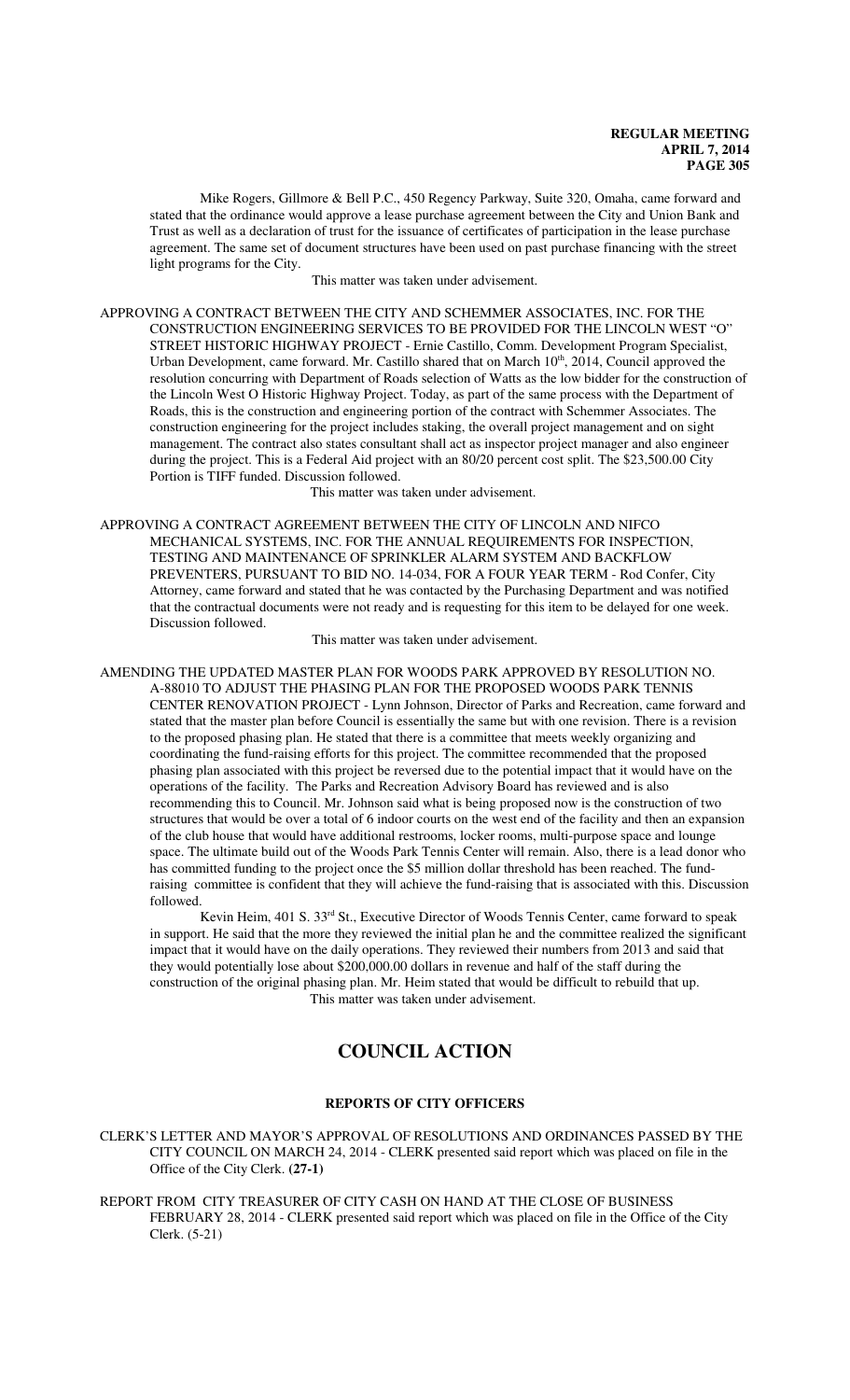#### RESOLUTION APPROVING THE CITY OF LINCOLN'S INVESTMENT ACTIVITY REPORT FROM THE CITY TREASURER FOR THE SECOND QUARTER, FISCAL YEAR 2013-2014, ENDING FEBRUARY 28, 2014 - CLERK read the following resolution, introduced by Jon A. Camp, who moved its adoption:

A-88162 BE IT HEREBY RESOLVED by the City Council of the City of Lincoln Nebraska: That the Investment Activity report and attached list of investments be confirmed and approved, and the City Treasurer is hereby directed to hold said investments until maturity unless otherwise directed by the City Council.

> Introduced by Jon A. Camp Seconded by Trent & carried by the following vote: AYES: Camp, Christensen, Emery, Eskridge,

Fellers, Gaylor Baird; NAYS: None; ABSENT: Cook.

2013 CITY LAW DEPARTMENT ANNUAL REPORT - CLERK presented said report which was placed on file in the Office of the City Clerk. **(3)**

SETTING THE HEARING DATE OF MONDAY, APRIL 28, 2014 AT 5:30 P.M. ON THE NORTH 27TH STREET MAINTENANCE IMPROVEMENT DISTRICT, THE UNIVERSITY PLACE MAINTENANCE IMPROVEMENT DISTRICT, THE SOUTH STREET MAINTENANCE IMPROVEMENT DISTRICT, THE HAVELOCK MAINTENANCE IMPROVEMENT DISTRICT AND THE COLLEGE VIEW MAINTENANCE IMPROVEMENT DISTRICT - CLERK read the following resolution, introduced by Jon A. Camp, who moved its adoption:<br>A-88163 BE IT RESOLVED by the City Council of the City of L

BE IT RESOLVED by the City Council of the City of Lincoln, Nebraska:

That the City Clerk be and she is hereby instructed to give ten days notice by publication according to law that the City Council will, at a regular meeting to be held on the April 21, 2014, at 3:00 P.M., assess the improvements in the following special assessment districts:

North 27th Street Maintenance Improvement District University Place Maintenance Improvement District South Street Maintenance Improvement District Havelock Maintenance Improvement District College View Maintenance Improvement District

BE IT FURTHER RESOLVED that the City Council will sit as a Board of Equalization for the purpose of distributing said tax and equalizing said assessments on Monday, April 28, 2014, at 3:00 p.m. with adjournments from day to day until said work of equalizing said assessments are completed. Introduced by Jon A. Camp

Seconded by Fellers & carried by the following vote: AYES: Camp, Christensen, Emery, Eskridge, Fellers, Gaylor Baird; NAYS: None; ABSENT: Cook.

## **PETITIONS & COMMUNICATIONS**

SETTING THE HEARING DATE OF MONDAY, APRIL 21, 2014 AT 3:00 P.M. FOR THE MANAGER APPLICATION OF MICHAEL BEHRENS II FOR GRANITE CITY RESTAURANT OPERATIONS, INC. DBA GRANITE CITY FOOD & BREWERY AT 6150 O STREET - CLERK read the following resolution, introduced by Jon A. Camp, who moved its adoption:<br>A-88164 BE IT RESOLVED by the City Council, of the City of I

BE IT RESOLVED by the City Council, of the City of Lincoln, that a hearing date is hereby set for Monday, April 21, 2014 at 3:00 p.m. or as soon thereafter as possible in the City Council Chambers, County-City Building, 555 S. 10th St., Lincoln, NE for the Manager Application of Michael Behrens II for Granite City Restaurant Operation, Inc. dba Granite City Food & Brewery located at 6150 O Street. If the Police Dept. is unable to complete the investigation by said time, a new hearing date will be

set.

Introduced by Jon A. Camp

Seconded by Fellers & carried by the following vote: AYES: Camp, Christensen, Emery, Eskridge, Fellers, Gaylor Baird; NAYS: None; ABSENT: Cook.

## **LIQUOR RESOLUTIONS**

APPLICATION OF THE OLD PUB LLC DBA THE OLD PUB FOR A CLASS C LIQUOR LICENSE AT 420 SOUTH 11TH STREET - CLERK read the following resolution, introduced by Jon A. Camp, who moved its adoption for approval:

A-88165 BE IT RESOLVED by the City Council of the City of Lincoln, Nebraska:

That after hearing duly had as required by law, consideration of the facts of this application, the Nebraska Liquor Control Act, and the pertinent City ordinances, the City Council recommends that the application of The Old Pub, LLC dba The Old Pub for a Class "C" liquor license at 420 South 11th Street, Lincoln, Nebraska, for the license period ending October 31, 2014, be approved with the condition that: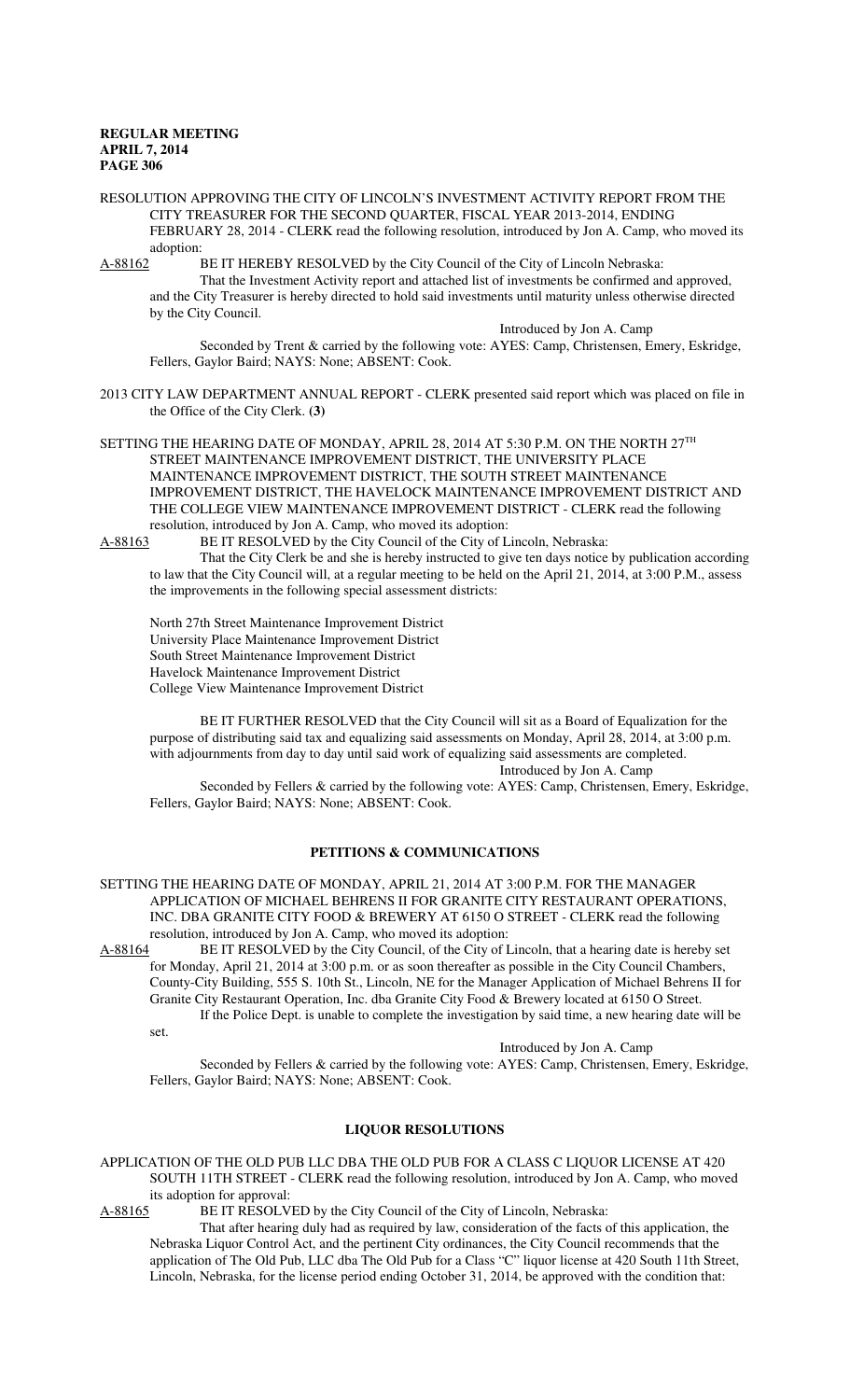1. All employees must possess a valid Responsible Beverage Server/Seller Permit as required by Section 5.04.124 of the Lincoln Municipal Code.

2. The premises must comply in every respect with all city and state regulations. The City Clerk is directed to transmit a copy of this resolution to the Nebraska Liquor Control Commission.

Introduced by Jon A. Camp

Seconded by Fellers & carried by the following vote: AYES: Camp, Christensen, Cook, Emery, Eskridge, Fellers, Gaylor Baird; NAYS: None.

- MANAGER APPLICATION OF JACOB GROSS FOR THE OLD PUB LLC DBA THE OLD PUB AT 420 SOUTH 11TH STREET - CLERK read the following resolution, introduced by Jon A. Camp, who moved
- its adoption for approval:<br>A-88166 WHEREAS, The WHEREAS, The Old Pub, LLC dba The Old Pub located at 420 South 11th Street, Lincoln, Nebraska has been approved for a Retail Class "C" liquor license, and now requests that Jacob Gross be named manager;

WHEREAS, Jacob Gross appears to be a fit and proper person to manage said business.

NOW, THEREFORE, BE IT RESOLVED by the City Council of the City of Lincoln, Nebraska:

That after hearing duly had as required by law, consideration of the facts of this application, the Nebraska Liquor Control Act, and the pertinent City ordinances, the City Council recommends that Jacob Gross be approved as manager of this business for said licensee. The City Clerk is directed to transmit a copy of this resolution to the Nebraska Liquor Control Commission.

Introduced by Jon A. Camp

Seconded by Fellers & carried by the following vote: AYES: Camp, Christensen, Cook, Emery, Eskridge, Fellers, Gaylor Baird; NAYS: None.

## **ORDINANCES - 2ND READING & RELATED RESOLUTIONS (as required)**

- AMENDING CHAPTER 9.30 OF THE LINCOLN MUNICIPAL CODE, DONATION BOXES, TO REMOVE REQUIREMENTS FOR PERMITS, OWNERSHIP BY CHARITIES OR USE OF A PRESCRIBED PORTION OF PROCEEDS FOR CHARITABLE PURPOSES, AND REQUIRING CERTAIN INFORMATIONAL DISCLOSURES - CLERK read an ordinance, introduced by Trent Fellers, amending Chapter 9.30 of the Lincoln Municipal Code Relating to donation Boxes by amending Section 9.30.010 relating to Definitions to set forth definitions of additional terms; repealing Section 9.30.020 relating to Legislative Intent; amending Section 9.30.030 relating to Prohibitions, to delete requirements for permits and prescribing percentage of proceeds that must be used for charitable purposes, and adding provisions requiring Disclosures on Donation Boxes and prohibiting Deceptive Representations; amending Section 9.30.040 relating to Permits, by deleting any requirement for a separate Donation Box Permit; amending Section 9.30.050 relating to Enforcement; Penalties; Injunction, to delete provisions making owners of property responsible for violations on their properties and provisions requiring Donation Box Permits; and repealing Section 9.30.060 relating to Exemptions; and repealing Sections 9.30.010, 9.30.030, 9.30.040, and 9.30.050 of the Lincoln Municipal Code as hitherto existing, the second time.
- APPROVING A CONTRACT BETWEEN THE CITY AND LINCOLN HAYMARKET DEVELOPMENT CORP. TO OPERATE AND REGULATE A SATURDAY PUBLIC MARKET IN THE HAYMARKET AREA, 7TH STREET FROM P TO Q STREETS; P STREET FROM 7TH TO 8TH STREETS; Q STREET FROM 7TH TO CANOPY STREETS; AND UNDER THE CANOPY ALONG CANOPY STREET FROM P TO Q STREETS FROM MAY 3, 2014 THROUGH OCTOBER 11, 2014 AND ON 8TH STREET FROM P TO Q STREETS FROM MAY 3, 2014 THROUGH AUGUST 23, 2014 - CLERK read and ordinance, introduced by Leirion Gaylor Baird, accepting and approving the Contract between the City of Lincoln, Nebraska, a municipal corporation, and the Lincoln Haymarket Development Corporation for establishment and regulation of a Saturday public market in the Haymarket area, 7th Street from P to Q Streets; P Street from 7th to 8th Streets; Q Street from 7th to Canopy Streets; and under the Canopy along Canopy Street from P to Q Streets; from May 3, 2014 through October 11, 2014, and on 8th Street from P to Q Street from May 3, 2014 through August 23, 2014, and authorizing the Mayor to sign such Contract on behalf of the City, the second time.
- REPEALING CHAPTER 5.54 OF THE LINCOLN MUNICIPAL CODE RELATING TO TRAMPOLINE CENTERS AS THE PROVISIONS AND REQUIREMENTS OF THIS CHAPTER ARE OBSOLETE - CLERK read and ordinance, introduced by Leirion Gaylor Baird, repealing Lincoln Municipal Code Chapter 5.54 relating to Trampoline Centers as the provisions and requirements of this chapter are obsolete, the second time.
- AMENDING CHAPTER 8.38 OF THE LINCOLN MUNICIPAL CODE RELATING TO PUBLIC SWIMMING POOLS TO ADOPT UPDATED STANDARDS FOR DESIGN, CONSTRUCTION AND OPERATION OF PUBLIC SWIMMING POOLS AND SPA FACILITIES. (RELATED ITEMS: 14-34, 14R-84, 14-35) - CLERK read and ordinance, introduced by Leirion Gaylor Baird, amending Chapter 8.38 of the Lincoln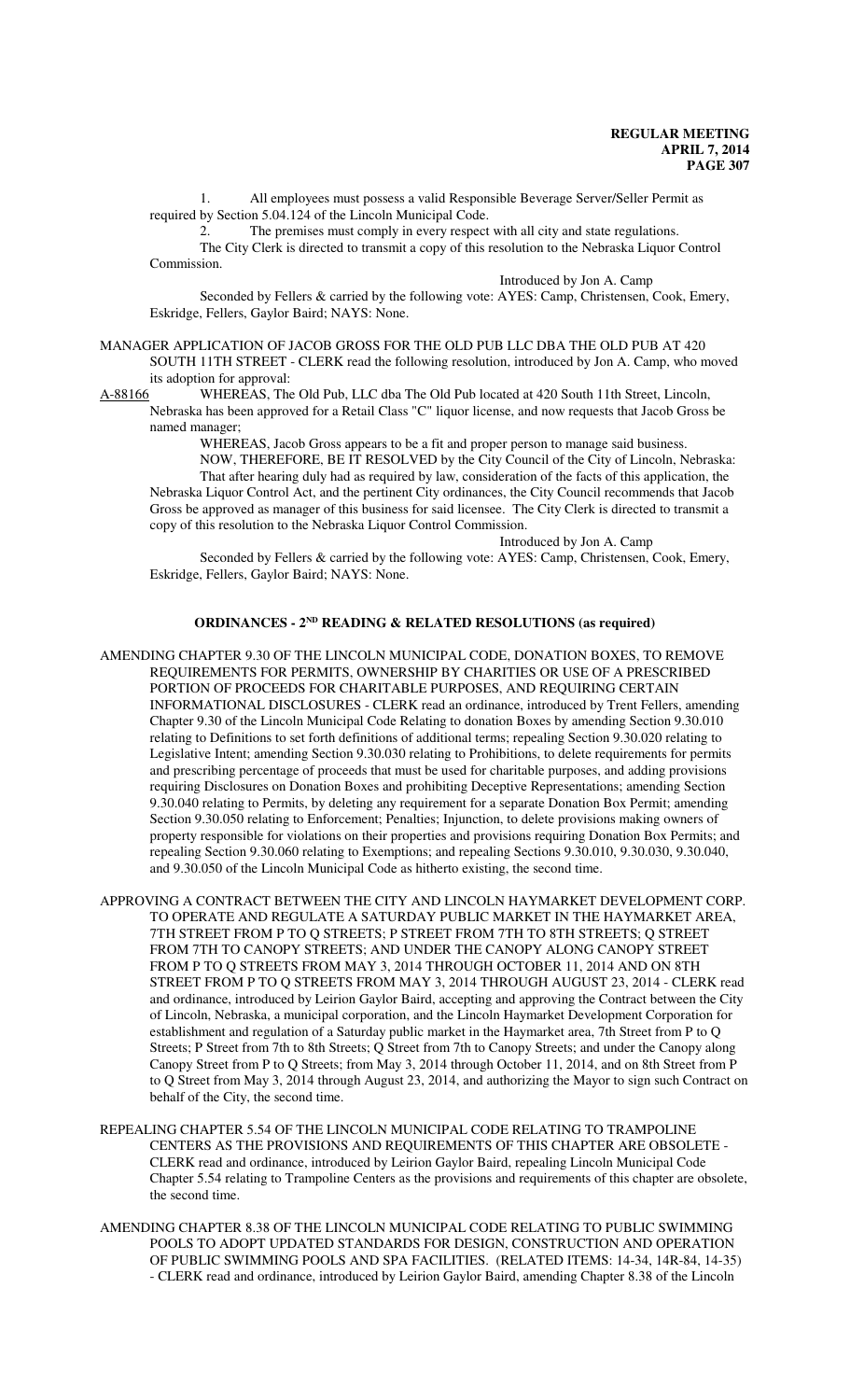Municipal Code relating to Public Swimming Pools to adopt updated standards for design, construction and operation of public pools and spa facilities and repealing Sections 8.38.010, 8.38.020, 8.38.030, 8.38.040, 8.38.050, 8.38.090, 8.38.100, 8.38.110, and 8.38.120 of the Lincoln Municipal Code as hitherto existing, the second time.

- ADOPTING THE LINCOLN OPERATIONAL AND MANAGEMENT STANDARDS FOR PUBLIC SWIMMING POOLS PURSUANT TO LINCOLN MUNICIPAL CODE SECTION 8.38.050. (RELATED ITEMS: 14-34, 14R-84, 14-35) (ACTION DATE: 4/14/14)
- REPEALING CHAPTER 8.40 OF THE LINCOLN MUNICIPAL CODE RELATING TO SPA FACILITIES AS SPA FACILITIES WILL NOW BE REGULATED UNDER REVISED LINCOLN MUNICIPAL CODE CHAPTER 8.38, PUBLIC SWIMMING POOLS. (RELATED ITEMS: 14-34, 14R-84, 14-35) - CLERK read and ordinance, introduced by Leirion Gaylor Baird, repealing Lincoln Municipal Code Chapter 8.40 relating to Spa Facilities as spa facilities will now be regulated under revised Lincoln Municipal Code Chapter 8.38, Public Swimming Pools, the second time.
- COMP. PLAN CONFORMANCE NO. 14004 DECLARING APPROXIMATELY 0.46 ACRES OF PROPERTY GENERALLY LOCATED BETWEEN ANTELOPE VALLEY PARKWAY AND SOUTH 20TH STREET AS SURPLUS PROPERTY. (RELATED ITEMS: 14-36, 14-37) - CLERK read and ordinance, introduced by Leirion Gaylor Baird, declaring approximately 0.46 acres of city owned property generally located between Antelope Valley Parkway and South 20th Streets as surplus, the second time.
- VACATION NO. 14002 VACATING 20TH STREET BETWEEN K AND L STREETS, AND THE EAST/WEST ALLEY BETWEEN ANTELOPE VALLEY PARKWAY AND SOUTH 20TH STREET. (RELATED ITEMS: 14-36, 14-37) - CLERK read and ordinance, introduced by Leirion Gaylor Baird, vacating South 20th Street between K Street and L Street and the east/west alley between Antelope Valley Parkway and South 20th Street and retaining title thereto in the City of Lincoln, Lancaster County, Nebraska, the second time.
- AUTHORIZING THE CITY TO ENTER INTO A LEASE-PURCHASE TRANSACTION WITH UNION BANK AND TRUST COMPANY TO (1) PURCHASE AND INSTALL LIGHT POLES AND RELATED EQUIPMENT IN NEWLY DEVELOPED AREAS AND REBUILD AND RELOCATE STREET LIGHTS IN ESTABLISHED AREAS; (2) REPAIR AND REPLACE APPROXIMATELY 2,800 SIDEWALK SECTIONS WITHIN THE CITY; AND (3) CONSTRUCT STREETSCAPE ENHANCEMENTS AND RELATED COSTS FOR AN ENTRYWAY CORRIDOR TO THE CITY - CLERK read and ordinance, introduced by Leirion Gaylor Baird, authorizing and approving a lease-purchase transaction with Union Bank and Trust Company, the proceeds of which will be used to pay the costs of (1) purchasing and installing light poles and related equipment, such as light fixtures, wiring, and other items necessary to complete the installation of new street lights in newly developed residential and commercial areas as well as replacing, rebuilding and relocating street lights in established areas, (2) repairing and replacing approximately 2,800 sidewalk sections within the City, and (3) constructing streetscape enhancements and related costs for an entryway corridor to the City and to pay costs of issuance thereof; approving the issuance, sale and delivery of not to exceed \$9,500,000 principal amount of certificates of participation in such lease; fixing in part and providing for the fixing in part of certain provisions of the lease; and related matters, the second time.
- APPROVING AN AGREEMENT BETWEEN THE CITY OF LINCOLN AND USCOC OF GREATER IOWA, LLC FOR PCS TOWER AND APPURTENANCES TO LOCATE A COMMUNICATION FACILITY ON PROPERTY GENERALLY LOCATED AT 5500 W. SUPERIOR - CLERK read and ordinance, introduced by Leirion Gaylor Baird, accepting and approving the Agreement for PCS Tower and Appurtenances between the City of Lincoln, Nebraska, a municipal corporation, and USCOC of Greater Iowa, LLC for the placement of telecommunications facilities upon City property generally located at 5500 W. Superior Street (Airpark Site No. 871386) and authorizing the Mayor to sign such Agreement on behalf of the City, the second time.

## **PUBLIC HEARING - RESOLUTIONS**

APPROVING A CONTRACT BETWEEN THE CITY AND SCHEMMER ASSOCIATES, INC. FOR THE CONSTRUCTION ENGINEERING SERVICES TO BE PROVIDED FOR THE LINCOLN WEST "O" STREET HISTORIC HIGHWAY PROJECT - CLERK read the following resolution, introduced by Leirion Gaylor Baird, who moved its adoption:

A-88167 BE IT RESOLVED by the City Council of the City of Lincoln, Nebraska:

That the attached Task Order Agreement between the City of Lincoln and The Schemmer Associates, Inc. for the use of Federal Aid Transportation Program Funds for construction and construction engineering services to be provided for the Lincoln West "O" Street Historic Highway Project, Project No.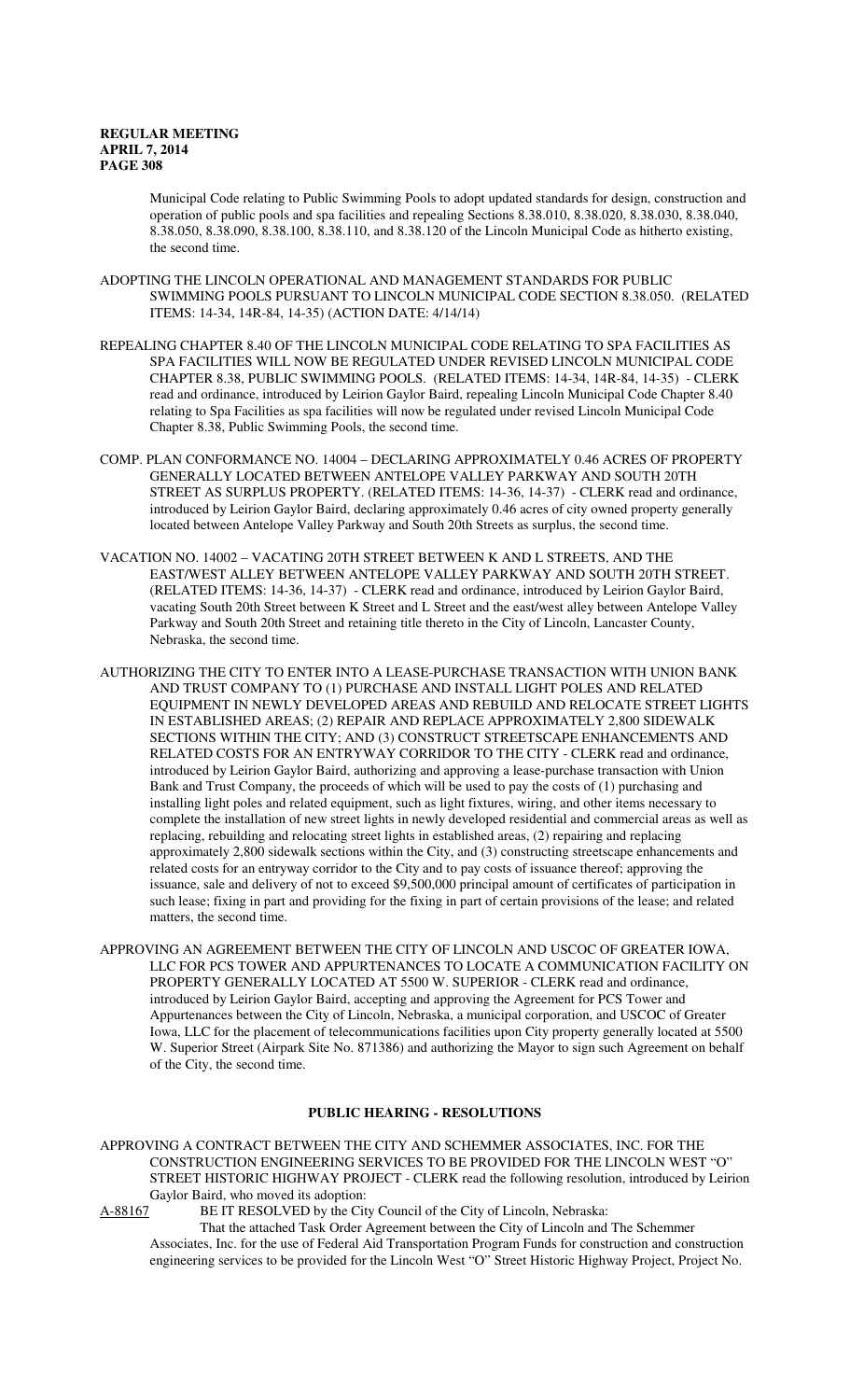ENH-5266(2), CN 12946, in accordance with the terms and conditions contained in said Agreement, is hereby approved and the Mayor is authorized to execute the same on behalf of the City of Lincoln. The City Clerk is directed to return the executed copy of the Agreement to Ernie Castillo, Urban

Development Department, for transmittal and execution by the State Department of Roads. Introduced by Leirion Gaylor Baird

Seconded by Christensen & carried by the following vote: AYES: Camp, Christensen, Cook, Emery, Eskridge, Fellers, Gaylor Baird; NAYS: None.

APPROVING A CONTRACT AGREEMENT BETWEEN THE CITY OF LINCOLN AND NIFCO MECHANICAL SYSTEMS, INC. FOR THE ANNUAL REQUIREMENTS FOR INSPECTION, TESTING AND MAINTENANCE OF SPRINKLER ALARM SYSTEM AND BACKFLOW PREVENTERS, PURSUANT TO BID NO. 14-034, FOR A FOUR YEAR TERM - PRIOR to reading:

CHRISTENSEN Moved to delay Action for one week to April 14, 2014. Seconded by Cook & carried by the following vote: AYES: Camp, Christensen, Cook, Emery, Eskridge, Fellers, Gaylor Baird; NAYS: None.

- AMENDING THE UPDATED MASTER PLAN FOR WOODS PARK APPROVED BY RESOLUTION NO. A-88010 TO ADJUST THE PHASING PLAN FOR THE PROPOSED WOODS PARK TENNIS CENTER RENOVATION PROJECT - CLERK read the following resolution, introduced by Leirion Gaylor Baird; who moved its adoption:
- A-88168 WHEREAS, an updated Master Plan for Woods Park was adopted by the City Council with Resolution No. A-88010 on December 16, 2013 including renovation of the Woods Park Tennis Center; and

WHEREAS, through subsequent discussions it has been determined that an alternate approach to phasing will minimize the impact on operation and programming at the tennis center during construction; and

WHEREAS, the Park and Recreation Advisory Board reviewed said amendments to the updated Master Plan for Woods Park at its February 13, 2014 meeting and recommended approval thereof; and

WHEREAS, this recommendation is presented to City Council for final approval.

NOW, THEREFORE, BE IT RESOLVED by the City Council of the City of Lincoln, Nebraska: That the updated Woods Park Master Plan dated December 16, 2013 with phasing revisions dated February, 2014, a copy of which is attached hereto marked as Attachment "A" and made a part hereof by reference, is hereby approved and adopted as the development plan to be followed in further developing the park known as Woods Park and the facilities located thereon and therein.

Introduced by Leirion Gaylor Baird

Seconded by Christensen & carried by the following vote: AYES: Camp, Christensen, Cook, Emery, Eskridge, Fellers, Gaylor Baird; NAYS: None.

## **ORDINANCES - 3RD READING & RELATED RESOLUTIONS (as required) - NONE**

VACATION NO. 14001 – VACATING THE NORTH-SOUTH ALLEY AND THE CONNECTION THERETO BETWEEN NORTH 14TH STREET AND CENTENNIAL MALL NORTH - PRIOR to reading: COOK Moved to delay Action for one week to April 14, 2014.

- Seconded by Christensen & carried by the following vote: AYES: Camp, Christensen, Cook,
- Emery, Eskridge, Fellers, Gaylor Baird; NAYS: None.
- CLERK Read an ordinance, introduced by, Jonathan Cook, vacating the north-south alley and connection thereto between North 14th Street and Centennial Mall North and retaining title thereto in the City of Lincoln, Lancaster County, Nebraska, for the third time.
- REPEALING SECTION 5.04.120 OF THE LINCOLN MUNICIPAL CODE RELATING TO PROHIBITING MINORS ON LICENSED PREMISES WHICH SELL OR DISPENSE ALCOHOLIC LIQUOR AT RETAIL FOR CONSUMPTION ON THE PREMISES AFTER 9:00 P.M. - CLERK read an ordinance, introduced by Trent Fellers, repealing Section 5.04.120 of the Lincoln Municipal Code relating to prohibiting minors on licensed premises which sell or dispense alcoholic liquor at retail for consumption on the premises after 9:00 p.m., for the third time.<br>FELLERS Moved to pass the ordinance as read

Moved to pass the ordinance as read.

Seconded by Christensen & carried by the following vote: AYES: Camp, Christensen, Cook, Emery, Eskridge, Fellers, Gaylor Baird; NAYS: None.

The ordinance, being numbered **#20005**, is recorded in Ordinance Book # 209, page .

**ORDINANCES - 1ST READING & RELATED RESOLUTIONS (as required) - NONE**